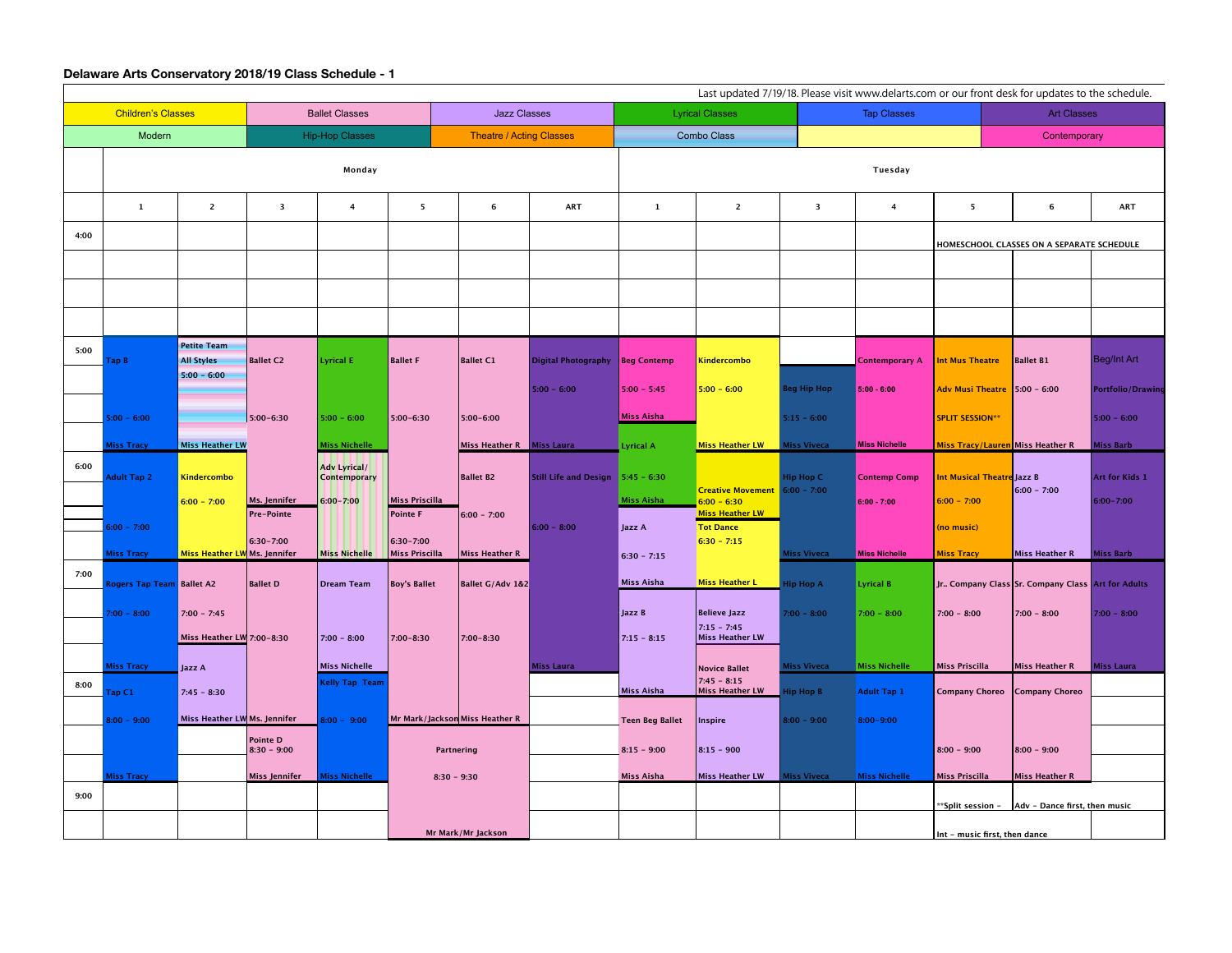## **Delaware Arts Conservatory Class Schedule 2018/19**

|      |                                  |                                      | Wednesday                     |                     |                               |                                                            |                |                        |                | <b>Thursday</b>                     |                                  |                                       |                                         |                    |
|------|----------------------------------|--------------------------------------|-------------------------------|---------------------|-------------------------------|------------------------------------------------------------|----------------|------------------------|----------------|-------------------------------------|----------------------------------|---------------------------------------|-----------------------------------------|--------------------|
|      | $\mathbf{1}$                     | $\overline{2}$                       | $\overline{\mathbf{3}}$       | $\overline{4}$      | 5                             | 6                                                          | <b>ART</b>     | $\mathbf{1}$           | $\overline{2}$ | 3                                   | 4                                | 5                                     | 6                                       | <b>ART</b>         |
| 4:00 |                                  |                                      |                               |                     |                               |                                                            |                |                        |                |                                     |                                  |                                       |                                         |                    |
|      |                                  |                                      |                               |                     |                               |                                                            |                |                        |                |                                     |                                  |                                       |                                         |                    |
|      |                                  |                                      |                               |                     |                               |                                                            |                |                        |                |                                     |                                  |                                       |                                         |                    |
|      |                                  |                                      |                               |                     |                               |                                                            |                |                        |                |                                     |                                  |                                       |                                         |                    |
| 5:00 | <b>Hip Hop C</b>                 | <b>Ballet A2</b>                     | <b>Int Modern</b>             | Adv Jazz            | <b>Ballet D/E</b>             | Ballet A1                                                  |                | <b>Tot Dance</b>       | <b>Adv Tap</b> | <b>Youth Acting</b>                 | Pet HH Tm                        | <b>Ballet E/F</b>                     | Contemp B                               | <b>Art for</b>     |
|      | $5:00 - 6:00$                    | $5:00 - 5:45$                        | $5:00 - 6:00$                 | $5:00 - 6:00$       | $5:00 - 6:30$   $5:00 - 5:45$ |                                                            |                | $5:00 - 5:45$          | 5:00-6:00      |                                     | $5:00 - 5:30$<br><b>Miss Viv</b> | $5:00 - 6:30$   $5:00 - 6:00$         |                                         | Kids 2             |
|      |                                  | <b>Ms SaraBeth</b>                   |                               |                     |                               | <b>Miss Aisha</b>                                          |                | <b>Ms Heather L</b>    |                | $5:00 - 6:00$                       |                                  |                                       |                                         | $5:00 - 6:00$      |
|      |                                  | <b>Beg Mus</b>                       |                               |                     |                               |                                                            |                |                        |                |                                     | <b>Hip Hop A</b>                 |                                       |                                         |                    |
|      | Miss Viveca<br><b>Sr Hip Hop</b> | <b>Theatre</b>                       | Miss Heather R Miss Candice   |                     |                               | <b>Tap A</b><br>$5:45 - 6:15$                              |                | Jazz A                 | Mr Scott       | <b>Miss Tracy</b>                   | $5:30 - 6:30$                    |                                       | <b>Miss Nichelle</b><br><b>Broadway</b> |                    |
| 6:00 | Team                             | $5:45 - 6:30$                        | <b>Adv Modern</b>             | Jazz F              |                               | <b>Miss Aisha</b>                                          | <b>Drawing</b> | $5:45 - 6:30$          | <b>Tap Co</b>  | <b>Apprentice Bal</b>               |                                  |                                       | Tap.                                    | <b>Beg/Int Art</b> |
|      | $6:00 - 7:00$                    | <b>Ms SaraBeth</b>                   | $6:00 - 7:00$                 | $6:00 - 7:00$       | Ms Priscilla Jazz A           |                                                            | and            | Ms Heather L 6:00-7:00 |                | $6:00 - 6:30$                       |                                  | Miss Viveca Ms Priscilla 6:00-7:00    |                                         | <b>Portfolio</b>   |
|      |                                  | <b>Beg Lyrical</b>                   |                               |                     |                               | Pointe $D/E$ 6:15 - 7:00                                   | Painting       | <b>Ballet A1</b>       |                |                                     |                                  | <b>RHH Team</b> Pointe E/F            |                                         | $6:00 - 7:00$      |
|      | Miss Viveca 6:30 - 7:15          |                                      | Miss Heather R   Miss Candice |                     | 6:30 - 7:00   Miss Aisha      |                                                            |                | $6:30 - 7:15$          | Mr Scott       | Tap A                               |                                  | 6:30 - 7:00 Ms Priscilla Miss Tracy   |                                         | Miss Barb          |
| 7:00 | Adult Hip<br>doF                 | <b>Ms SaraBeth</b>                   | Ballet G/Adv 1                | Jazz D/E            |                               | Ballet Adv 2 Create Jazz Tm 6:00 - 8:00 Ms Heather L Tap F |                |                        |                | $6:45 - 7:15$<br><b>Ms SaraBeth</b> | Hip Hop B                        | Tap C <sub>2</sub>                    | <b>Express Team</b>                     |                    |
|      | 7:00-8:00                        | <b>Ballet A1</b>                     |                               | $7:00 - 8:00$       | $7:00 - 9:00$ 7:00 - 8:00     |                                                            |                | <b>Lyrical A</b>       | $7:00 - 8:00$  | Jazz B                              |                                  |                                       |                                         |                    |
|      |                                  | $7:15 - 8:00$                        | $7:00 - 8:30$                 |                     |                               |                                                            |                | $7:15 - 8:00$          |                | $7:15 - 8:15$                       |                                  | $7:00 - 8:00$ 7:00 - 8:00 7:00 - 8:00 |                                         |                    |
|      | Miss Viveca Ms SaraBeth          |                                      |                               | <b>Miss Candice</b> |                               | Miss Nichelle   Miss Laura   Ms Heather L Mr Scott         |                |                        |                |                                     |                                  |                                       | Ms Viveca   Miss Tracy   Miss Nichelle  |                    |
| 8:00 |                                  | <b>Teen Acting</b> Adult Ballet      |                               | Jazz C              |                               | Lyrical C/D                                                |                | <b>Lyrical B</b>       | Tap $D/E$      | <b>Ms SaraBeth</b>                  | <b>Adv HH</b>                    |                                       | <b>Hines Team</b>                       |                    |
|      | $7:45 - 8:45$                    |                                      | Miss Heather R 8:00 - 9:00    |                     |                               | $ 8:00 - 9:00$                                             |                | $8:00 - 9:00$          | 8:00-9:00      | Adult MT/Jazz 8:00 - 9:00           |                                  |                                       | $8:00 - 9:00$                           |                    |
|      |                                  | $8:00 - 9:00$                        | Pointe G/Adv                  |                     |                               | Miss Nichelle                                              |                |                        |                | $8:15 - 9$                          |                                  |                                       |                                         |                    |
|      |                                  | Miss Laura   Ms SaraBeth   8:30-9:15 |                               | <b>Miss Candice</b> | Ms Priscilla                  |                                                            |                | Ms Heather L Mr Scott  |                | <b>Ms SaraBeth</b>                  | <b>Ms Viveca</b>                 |                                       | <b>Miss Nichelle</b>                    |                    |
| 9:00 |                                  |                                      | <b>Miss Heather R</b>         |                     |                               |                                                            |                |                        |                |                                     |                                  |                                       |                                         |                    |
|      |                                  |                                      |                               |                     |                               |                                                            |                |                        |                |                                     |                                  |                                       |                                         |                    |
|      |                                  |                                      |                               |                     |                               |                                                            |                |                        |                |                                     |                                  |                                       |                                         |                    |
|      |                                  |                                      |                               |                     |                               |                                                            |                |                        |                |                                     |                                  |                                       |                                         |                    |